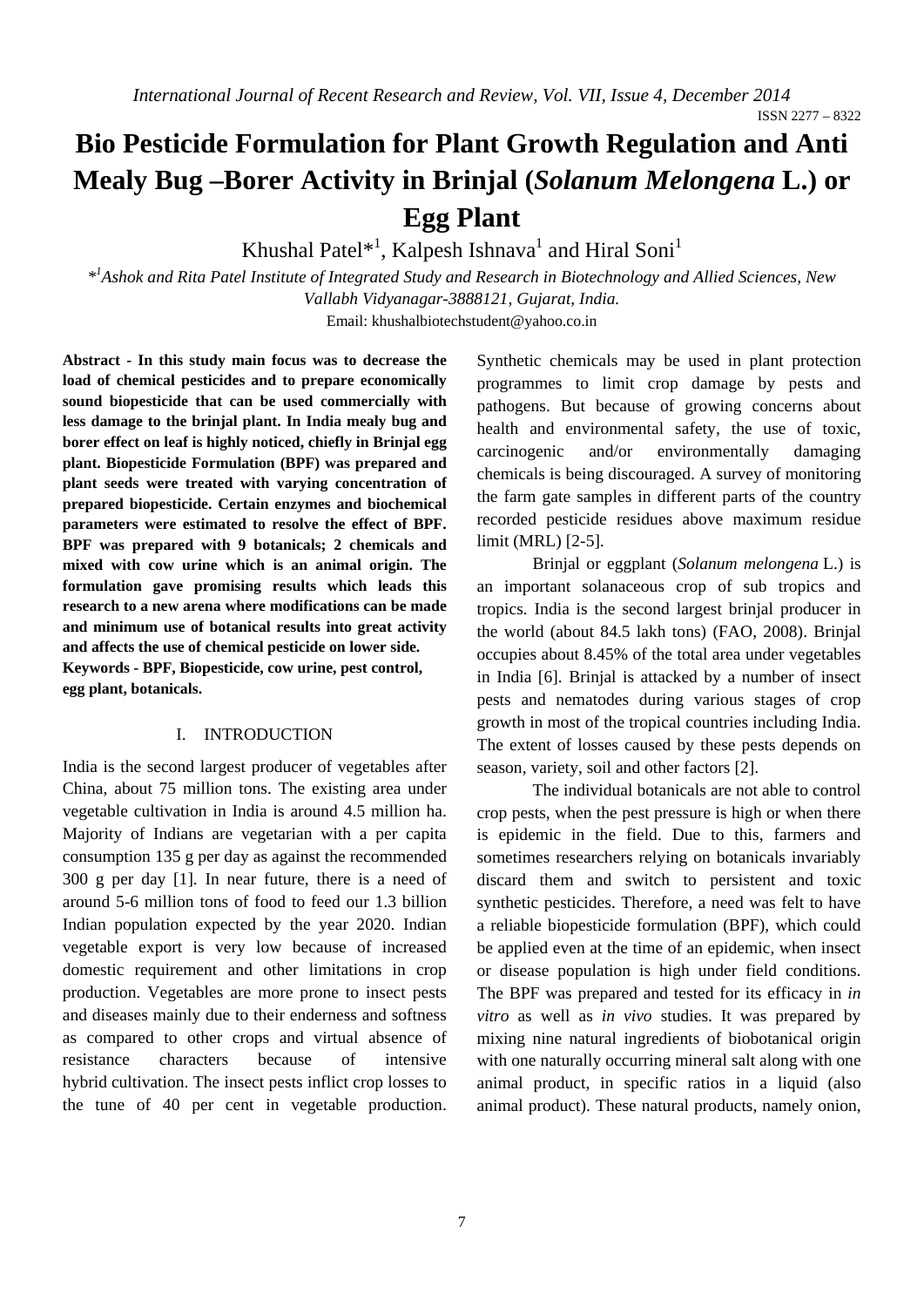ginger, *Ocimum*, neem, etc. are reported for their *in vitro* efficacy [7-16].

This communication describes one such product prepared for pest management in brinjal crop. Bioinsecticide and Biochemical analysis of brinjal leaf

# II. MATERIALS AND METHODS

# *A) Collection of plant material and preparation of BPF*

 Different plant material was collected from Godhra and surrounding region during May, 2012. The plant seeds and materials were identified by botanists and used for the preparation of biopesticide formulation.

# *B) Preparation of formulation*

 The Biopesticide Formulation comprised of a number of total 12 ingredients; nine of them were of bio-botanical in origin; two were natural mineral salts and one was an animal product (cow dung) respectively, all mixed in a liquid (cow urine) which is

was done for proteins, chlorophyll, sugar, enzyme, total phenol, amylase, catalase, peroxidise enzyme. The indigenously prepared bio-pesticide is environmentally sound, nature-friendly and economical.

also an animal product. The indigenous cow breed used for BPF ingredients was normal, healthy and milking and having no infection. Fresh cow dung was taken in the early morning and sieved through a muslin cloth to get its extract. The ratio and proportion of ingredients was maintained as availability of sources. Ratio of ingredients along with plant part used for preparing 1000 ml of BPF was standardized and is given in (Fig. 1, Table I).

 The raw material used for this formulation was mashed and mixed thoroughly in cow urine of indigenously breed cow in an earthen pot. The pot was then buried in soil for 25 days for fermentation. Then the contents of the pot were thoroughly mixed and the solution was considered as 100% stock solution.

| Ingredients                                                                                  | Weight of dry formed<br>all ingredients (gram) |
|----------------------------------------------------------------------------------------------|------------------------------------------------|
| <i>Phyllanthus emblica</i> (amla) fruit                                                      | 200                                            |
| Curcuma zedooria (turmeric)                                                                  | 300                                            |
| Lycopersicon esculentum (tomato) Leaf powder                                                 | 300                                            |
| Potassium<br>aluminum<br>dodecahydrate<br>sulphate<br>(naturally)<br>occurring mineral salt) | 250                                            |
| Azadirachta indica leaves                                                                    | 275                                            |
| Calotropis procera                                                                           | 250                                            |
| Allium sativum Linn (garlic) powder                                                          | <b>200</b>                                     |
| Fresh cow-dung extract (cow dung taken in morning hours)                                     | 150                                            |
| Allium cepa (onion) powder                                                                   | 175                                            |
| Ferula narthexboiss                                                                          | 100                                            |
| <i>Ocimum canum</i> (tulsi leaves)                                                           | <b>200</b>                                     |
| Cow urine                                                                                    | 2600                                           |
| Total weight                                                                                 | 5000                                           |

Table I Composition of Biopesticide Formulation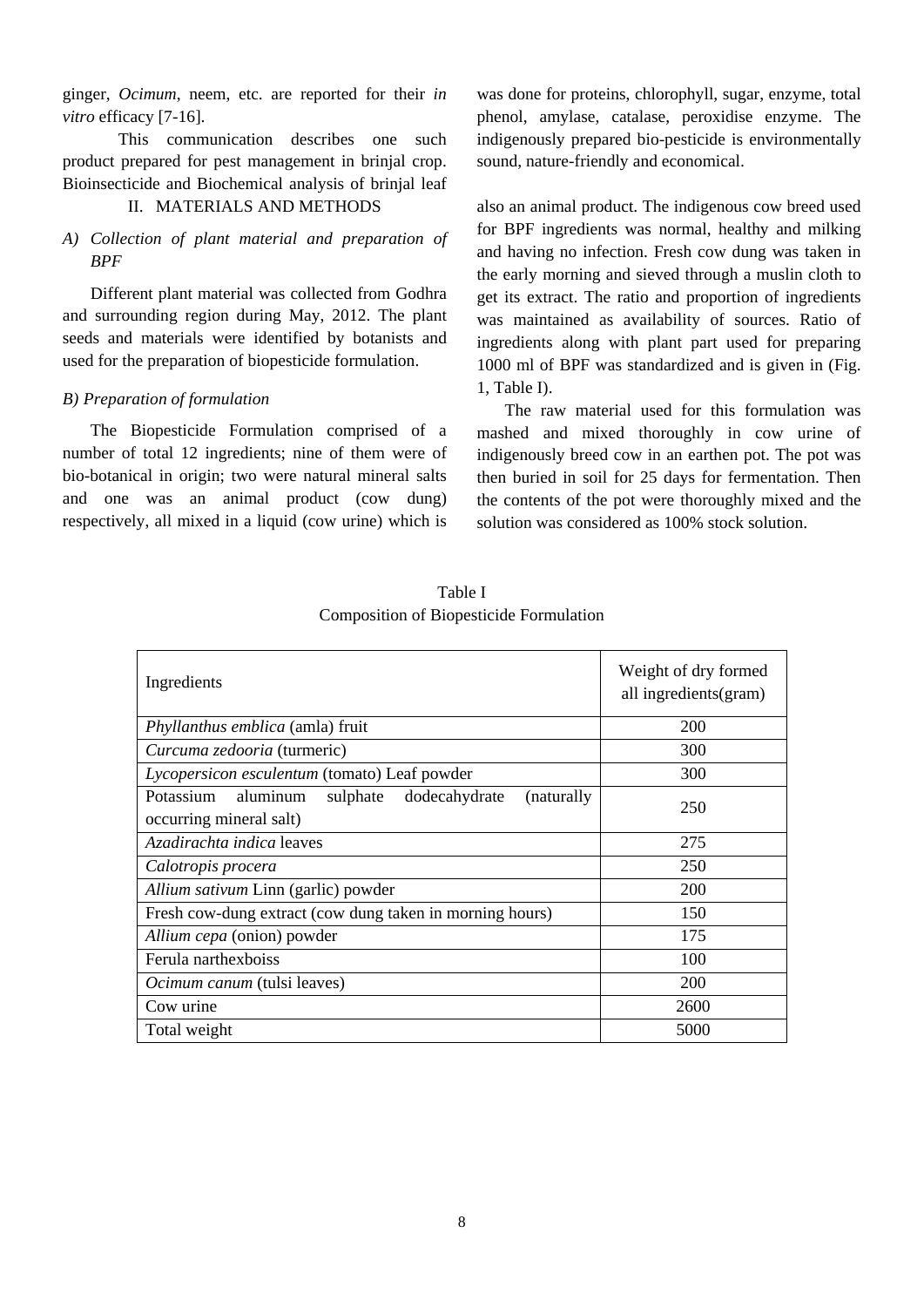

Fig. 1 Preparation of BPF

For *in vitro* bio-insecticide studies on *mealy bug* and borer, larvae of the insect were collected from fields. 5% of this formulation was prepared by serial dilution of the crude formulation with distilled water. The bioassay studies were carried out using leaf dip method [11]. Ten 6-days old, third in star larvae were released on each disc in an individual petri plate. For control sample, the leaf disks were dipped in distilled water for the same time. Four replications were used for each concentration, including control. Observations were recorded on larval mortality in each treatment at 1,2,3,4 h intervals up to 8 h after treatment.

 Four sprays of BPF at 5% each at the flowering, fruiting and two sprays in between (at an interval of 20 days) the maturing stage.

# *C) Brinjal Cultivation*

2\*2 land was wetted and seeds INDU 10, F1 hybrid, Brinjal were sowed at 1 cm gap. Two sets were separated – one with Spray of 5% formulated biopesticide on that surface and one with without spray indicates it as control. Spray same liquid on every 15 days on experiment. Allow them to grow till  $22 - 25$ 

days. After 8cm – 10cm growth, transferred them in field and sowed the ropes in 1\*1 ft area. Spraying was done in every 15 days. Mean while checked out few parameters within these days with the gap of 15 days observation.Estimation of Protein was done by Lowry's Method; sugar was determined by Anthrone method [17]. Total Phenol was examined and calculated according to method explained [18]. Amylase, Peroxidase and Catalase enzyme activity was determined by the method described [19].

## *D) Leaf disc Method*

 For *in vitro* bio-insecticide studies Brinjal pest, the insect were collected from fields and were reared on brinjal leaves. Five concentrations (0%, 1%, 3%, 5% and 10%) of this formulation were prepared by serial dilution of the crude formulation with distilled water. The bioassay studies were carried out using leaf dip method.Insects were released on each disc dipped in formulated liquid in an individual petri-plate. For control sample, the leaf discs were dipped in distilled water for the same time. Four replications were used for each concentration, including control. Observations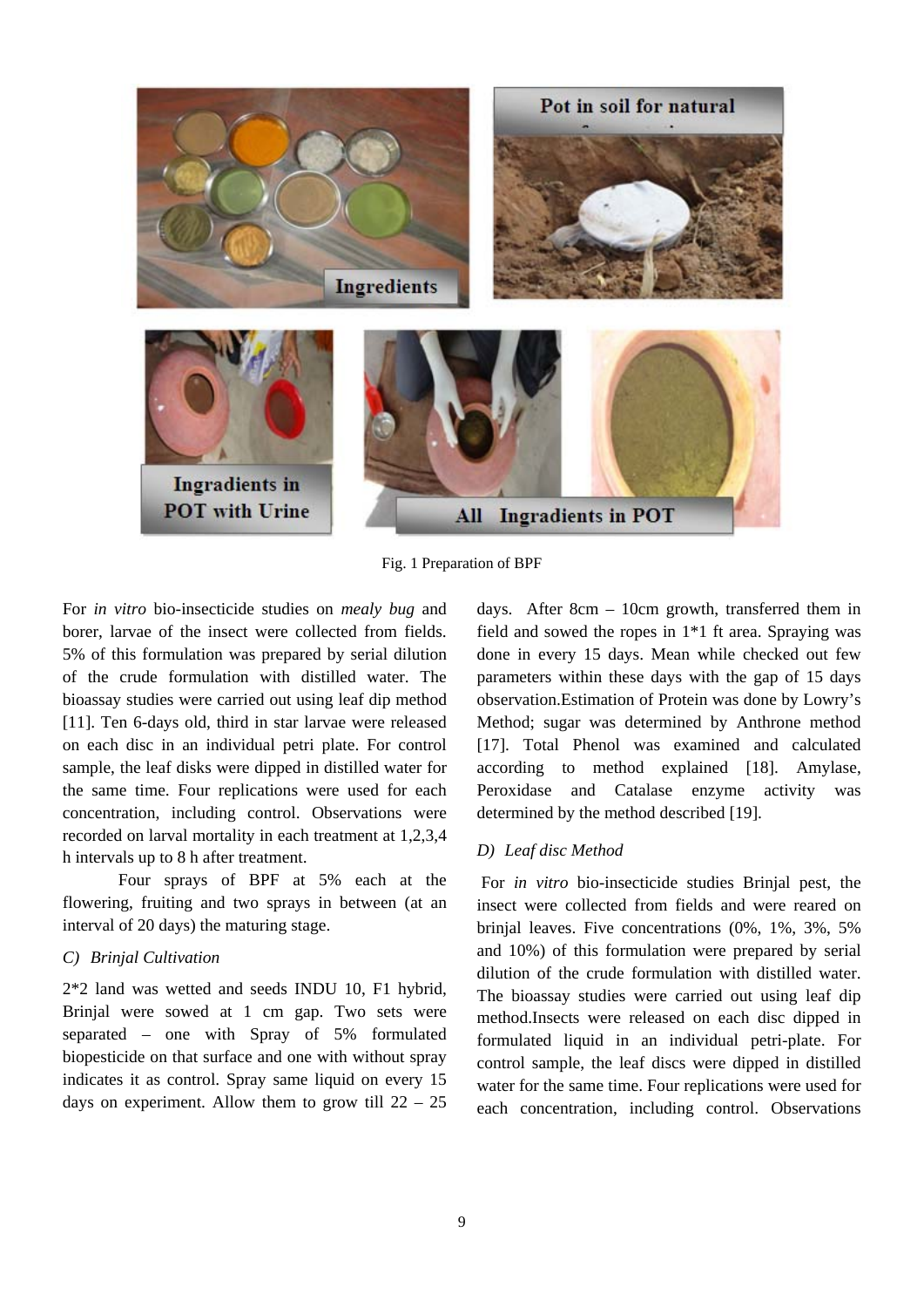were recorded on insects' mortality in each treatment  $[11]$ .

# **III RESULT AND DISCUSSION**

#### $A)$ Estimation of Protein & chlorophyll:

Protein concentration was estimated by Lowry's method. It was observed that as days are increasing, protein level is also increasing in the experiment plants and compared to control. After the 70 days protein production was next to stable (Fig. 2).

Chlorophyll is extracted in 80% acetone and the absorbance at 663nm and 645nm are taken in spectrophotometer. Using the absorption coefficients, the amount of chlorophyll is calculated. The estimation of chlorophyll a, chlorophyll b and total chlorophyll at different time intervals  $(15, 30, 45, 60, 70$  Days) is estimated in both control and experiment after spraying at different time interval of plant growth regulator formulation and biopesticide formulation. Chlorophylla at different time intervals  $(15, 30, 45, 60, 70$  Days) is compared with control and experiment. Chlorophyll-a is not as much changed in the control and experiments. It is of equal amount. Chlorophyll-b was changed in the control and experiments. It was three times more amount of  $Ch - b$  produced (21.03 mg/g) after 70 days in experiment compared to control (Fig. 3). It has good effect of plant growth regulator formulation. Total chlorophyll has three times more amount of total chlorophyll production  $(20.14 \text{ mg/g})$  after 70 days compared to control.



Fig.2: Estimation of protein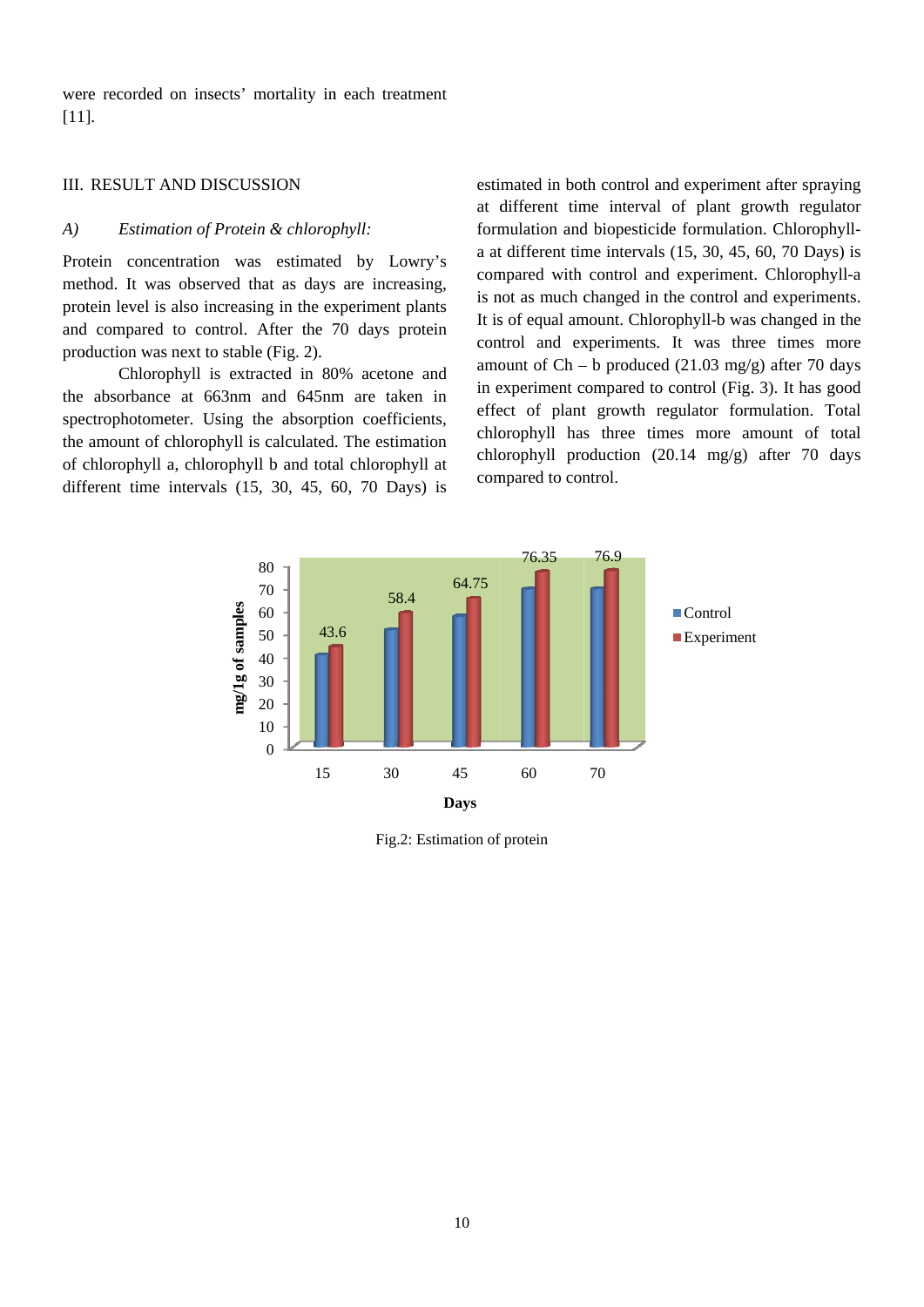

Fig.3: Estimation of Chlorophyll

#### Estimation of Total Sugar & Phenol  $B)$

Total sugar was increasing in the control and experiments (Fig.4). Experiment has double times more amount of total sugar produced (78.23 mg %) after 70 days compared to control.

Total phenol at different time intervals (15, 30, 45, 60, 70 Days) is compared with control and experiment. After 15 days and 30 days, 20 % of increase in value compared to control and then after 70

days decrement in production of total phenol by 10%. After the  $45<sup>th</sup>$  day total phenol level becomes steady. It has 10% times more amount of total phenol produced  $(61.11 \text{ mg/g})$  (Fig. 5) after 70 days compared to control. Spraying the BPF in experiment amount of up to 45 days, 10% production is increasing after the production of total phenol getting declined.



Fig.4: Estimation of total Sugar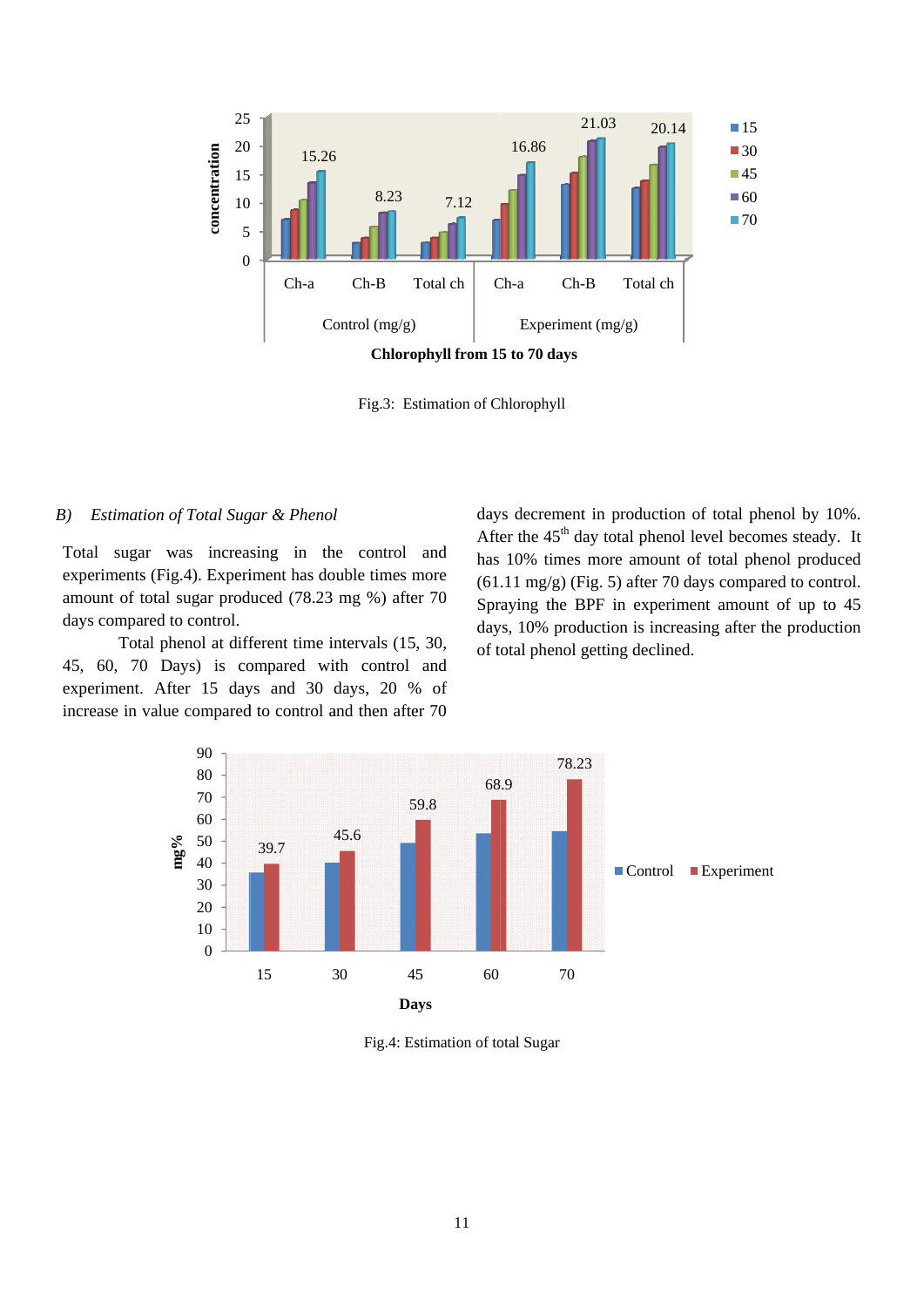

Fig. 5: Estimation of total phenol

## *C) Estimation of Amylase & Catalase*

.

Amylase was changed at steady rate in the control and experiments (Fig. 6). After 15 days and 30 days, 2 % increment was observed compared to control, then after 70 days; steady and slow production of amylase up to steady level of production. After 45 days production of amylase gives steady results.

Catalase activity study with control and experiments as shown in (Fig. 7). After 15 days and 30 days, 20 % increasing compared to control than after 70 days steady increasing and slow production of catalase. As time increases the productions of catalase compared to experiment increasing. Spraying of the BPF in experiment has role for growth and development for the plants



Fig.6: Estimation of Amylase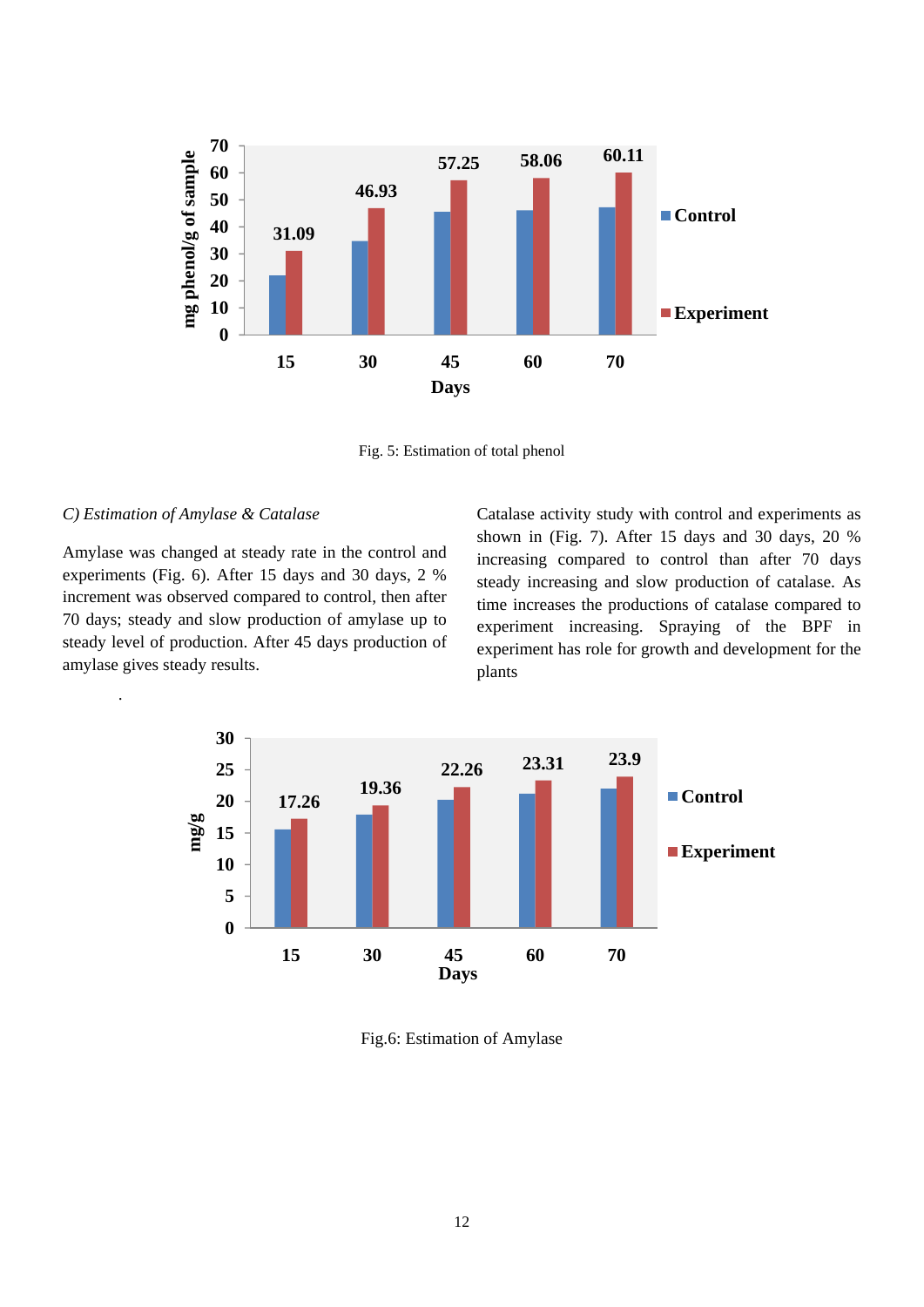

Fig.7: Estimation of Catalase

# *D) Estimation of peroxides*

Peroxides changes were observed in the control and experiments (Fig. 8). After 15 days, 20 % increase in OD compared to control, then after 70 days steady increase and slow production of peroxides. As times are

increasing, the productions of peroxides in experiment compared to control increasing.



Fig.8: Estimation of peroxides

### E) Leaf disc Method

Results revealed that all the treatments with biopesticides in the present study significantly reduced the population of mealy bug over untreated check. After first spraying, among the biopesticides, mealy bug population after 3 hr states to 60% of mortality rate. In three leaves corresponding to time, is increasing the death of mealy bug and few remains slowly active. 5 hr after the entire mealy bug are dead. 5 hr after entire population was observation no viable mealy bug. Five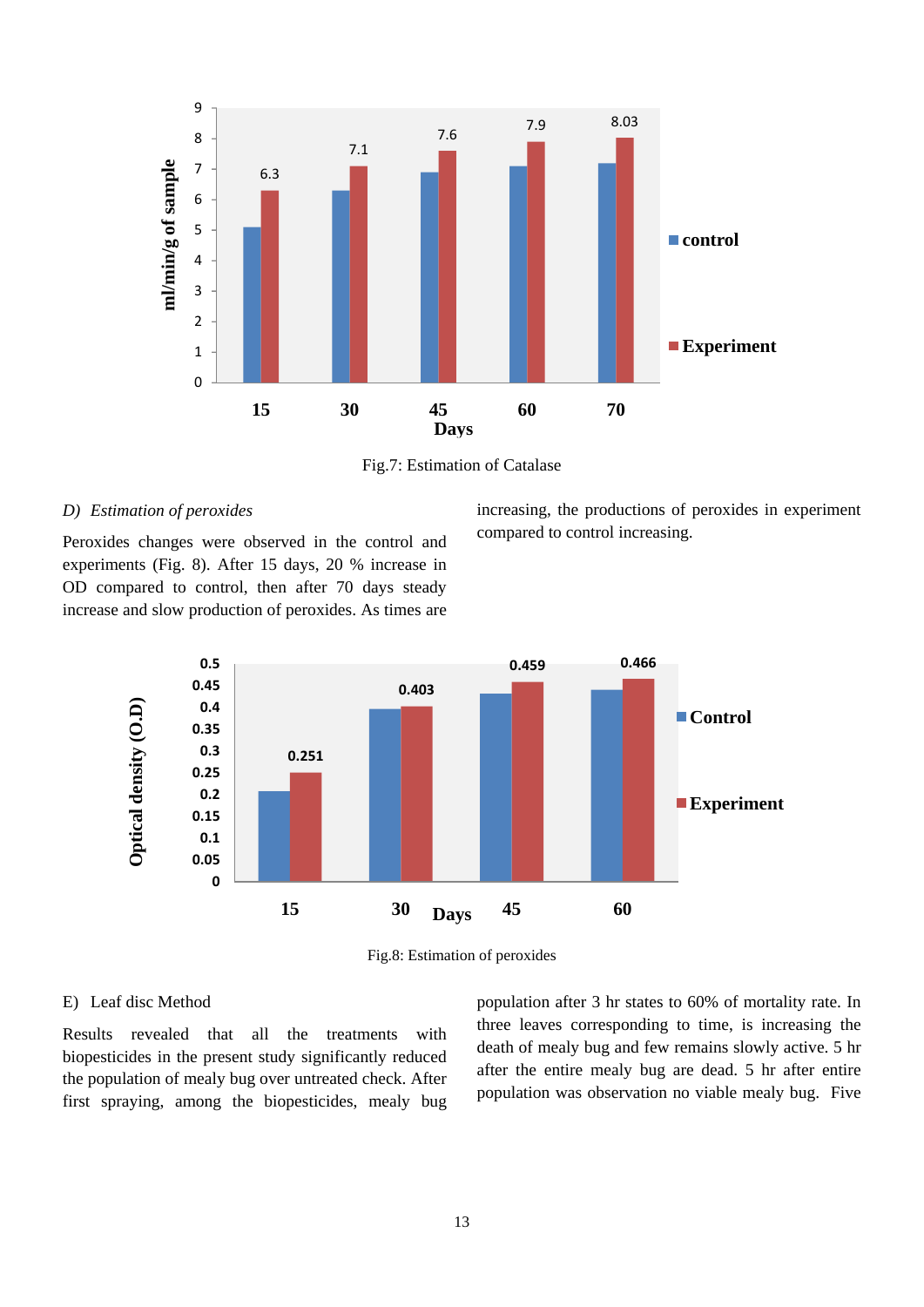concentrations (0%, 1%, 3%, 5% and 10%) of this formulation were prepared by serial dilution of the crude formulation with distilled water out of this 5%

and 10% are more effective. It has shown that 5% gives sufficient effect on it. (Fig. 9).



Fig.9 : Mortality Rate of borer against BPF on brinjal (*Solanum melongena* L.) leaf

# IV. CONCLUSION

The technique may be validated against other crops, as it is economical, socially acceptable, leaves no toxic residues in the environment, uses easily accessible inputs and therefore can strengthen the national IPM programmes. The field dosage 5% was decided according to laboratory studies for brinjal crop. It can be increased or decreased according to the target pest and field crop studied. The BPF may not give rise to phytotoxicity, because it has proved to be a nutrient supplier for plant growth with enzyme activity studies. We did not test the BPF beyond 5% as limited time, but it may not be harmful for use beyond that value. Research of such new arena can be further moved on with environmental effects and physiological changes in plant to get better outcomes, but till now this BPF for Brinjal to control Mealy bug was done successfully.

# V. REFERENCES

[1] A new molecule for the management of thrips of chillies.: In: *International vegetable conference,* Dhandapani, N., Dhivahar, P. and Murugan, M., Thiacloprid –Bangalore, India. 259 ; Nov.11-14; 2002.

- [2] Monitoring of pesticide residues in farmgate vegetable samples in West Bengal.; Kole, R. K., Banerjee, H. and Bhattacharyya, A.; *Pesticide Research Journal*,vol.14; pp 77–82;2002,
- [3] Magnitude and frequency of pesticide residues in farmgate samples of cauliflower in Punjab, India; Mandal, K. and Singh, B., *Bulletin of Environmental Contamination and Toxicology;* vol.85; pp 423–426; 2010.
- [4] Monitoring of pesticides from farmgate samples of vegetables in Haryana; Madan, V. K., Kumari, B., Singh, R. V., Kumar, R. and Kathpal, T. S., *Pesticide Research Journal;* vol.8; pp 56–60; 1996.
- [5] Insecticide residues in farmgate vegetable samples in Punjab*;* Chahal, K. K., Singh, B., Kang, B. K., Battu, R. S. and Joia, B. S., *Pesticide Research Journal*; vol.9; pp 216-226;1997.
- [6] Effectiveness of thiamethoxam 25WG against the insect pests of brinjal under field conditions.; Patnaik, H. P., Mohapatra, L. N. and Maity, B. K.; *Journal of Plant Protection and Environment,* vol. 1; pp 39-46; 2004.
- [7] Control of plant diseases by natural products: allicin from garlic as a case study.; Slusarenko, A. J., Patel, A. and Portz, D; *European Journal of Plant Pathology,* vol.121;313-322; 2008.